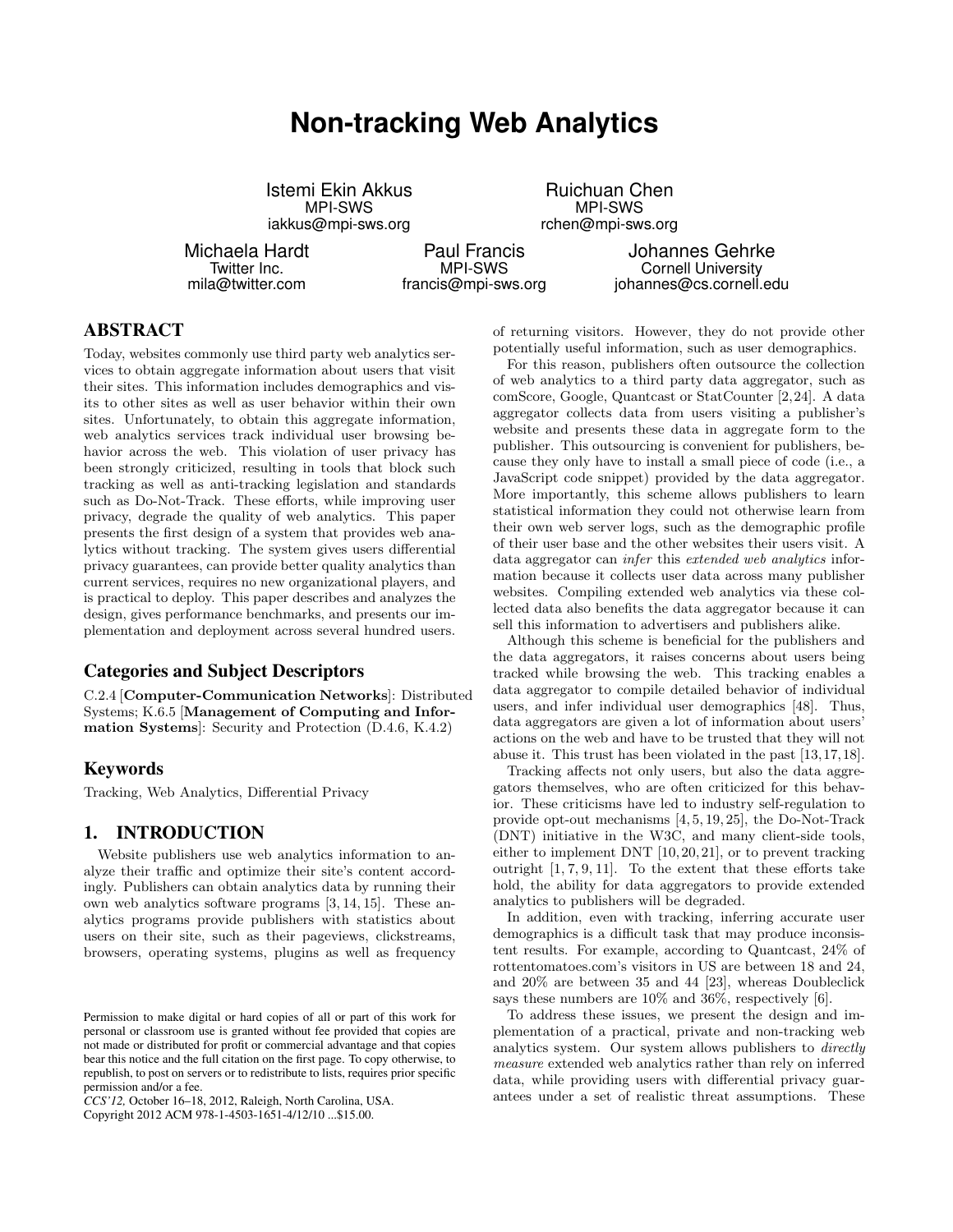guarantees enable aggregation of users' private information, such as demographics and websites visited, without violating individual user privacy.

In our system, user information is stored in a database on the user device (client). We exploit the direct communication that naturally takes place between the publisher and the users by having the publisher distribute database queries to clients, and by having the publisher act as an anonymizing proxy for the (encrypted) answers from the clients to the data aggregator. The aggregator aggregates the anonymous answers, and provides the results to the publisher. Both the publisher and the aggregator add differentially-private (DP) noise before passing data on to each other.

The decision to use the publisher as a proxy allows us to avoid introducing a new organizational player in the architecture. While this decision is good for deployability, it creates new technical challenges because publishers can be malicious. In particular, they might try to exploit their position in the middle by manipulating which clients receive and answer queries, and to overcome the DP noise added by the aggregator using repeated queries.

The contributions of this paper are as follows. To the best of our knowledge, we are the first to study the problem of collecting extended web analytics information without tracking users. We describe and analyze a novel design that provides the first practical solution to this problem, and prove that our design provides differential privacy. Finally, we implement and evaluate our system to gauge its feasibility.

The next section presents our goals and trust assumptions. After giving an overview of our system in Section 3, we describe its details in Section 4. We analyze our system's properties in Section 5, and report our implementation and evaluation in Section 6. Section 7 describes related work. We discuss future work and conclude in Section 8.

## 2. GOALS AND ASSUMPTIONS

#### 2.1 Functionality Goals

There are three entities in today's tracking web analytics systems: the publisher, the data aggregator, and the client. Publishers create websites. Data aggregators provide publishers with aggregation service for web analytics. Users use their clients (e.g., the browser) to access and consume the content that publishers host.

Figure 1 shows the interactions between these entities today. When clients visit the publisher's website (step 0), they also send analytics data to the data aggregator via the code snippet installed on the publisher's website (step 1). After collecting information from individual clients, the data aggregator aggregates analytics information (step 2), and then shares the aggregate result with the publisher (step 3).

Broadly speaking, and putting user privacy aside for the moment, we would like our system to provide publishers and data aggregators with at least the benefits they enjoy in today's systems. We would also like to avoid requiring new players like proxies. Specifically, our functionality goals are:

- 1. Publishers should get more accurate and more types of web analytics information than they do today.
- 2. Data aggregators should obtain web analytics information for all of their partner publishers like they do today, as an incentive for performing aggregation.



Figure 1: Operation of today's tracking web analytics systems.

- 3. The system should scale adequately, and ideally be as or more efficient than today's systems.
- 4. The system should not allow clients or publishers to manipulate results beyond what is possible today (i.e., via botnets).

## 2.2 User Privacy Goals

Our main user privacy goal is that user data should be protected within the formal guarantees of differential privacy (DP) [36]. In particular, each client should know its own privacy loss as defined by DP with respect to each publisher and each data aggregator. While our system provides this guarantee, it should be noted that such knowledge at the client is of limited value. DP is very conservative, because it assumes that the attacker may have arbitrary auxiliary information it can use to discover information about users in the database. When the attacker does not have this auxiliary information, which is the common case, DP's measure of privacy loss is overly pessimistic. Although a client in our system could in theory refuse to answer queries if a privacy budget is exceeded, doing so is not practical in our setting, because a query may be legitimately repeated from time to time (e.g., to measure changes in the user base). Furthermore, DP's privacy loss measure assumes a static database, whereas in our setting, the "database" is dynamic: the user population for a given publisher changes almost constantly, and some individual user data may change as time passes.

For these reasons, it is unrealistic, and in our setting, unnecessary to set a hard limit on user privacy loss (i.e., budget). Nevertheless, we find DP to be a valuable mechanism, in part because it provides a worst-case measure of privacy loss, but primarily because the noise added to answers substantially raises the bar for the attacker, while still providing adequate accuracy for aggregate results.

#### 2.3 Non-goals

Publishers today can directly measure user activity on their websites (e.g., pages visited, links clicked). In addition, websites can often legitimately obtain additional information directly from users, such as personally identifiable information (PII), shopping activity, friends, and hobbies. Information obtained directly from users by publishers is considered outside the scope for the purposes of this paper.

Note that today most data aggregators provide behavioral advertising, for which they require individual user information, and not aggregate data. Given that other research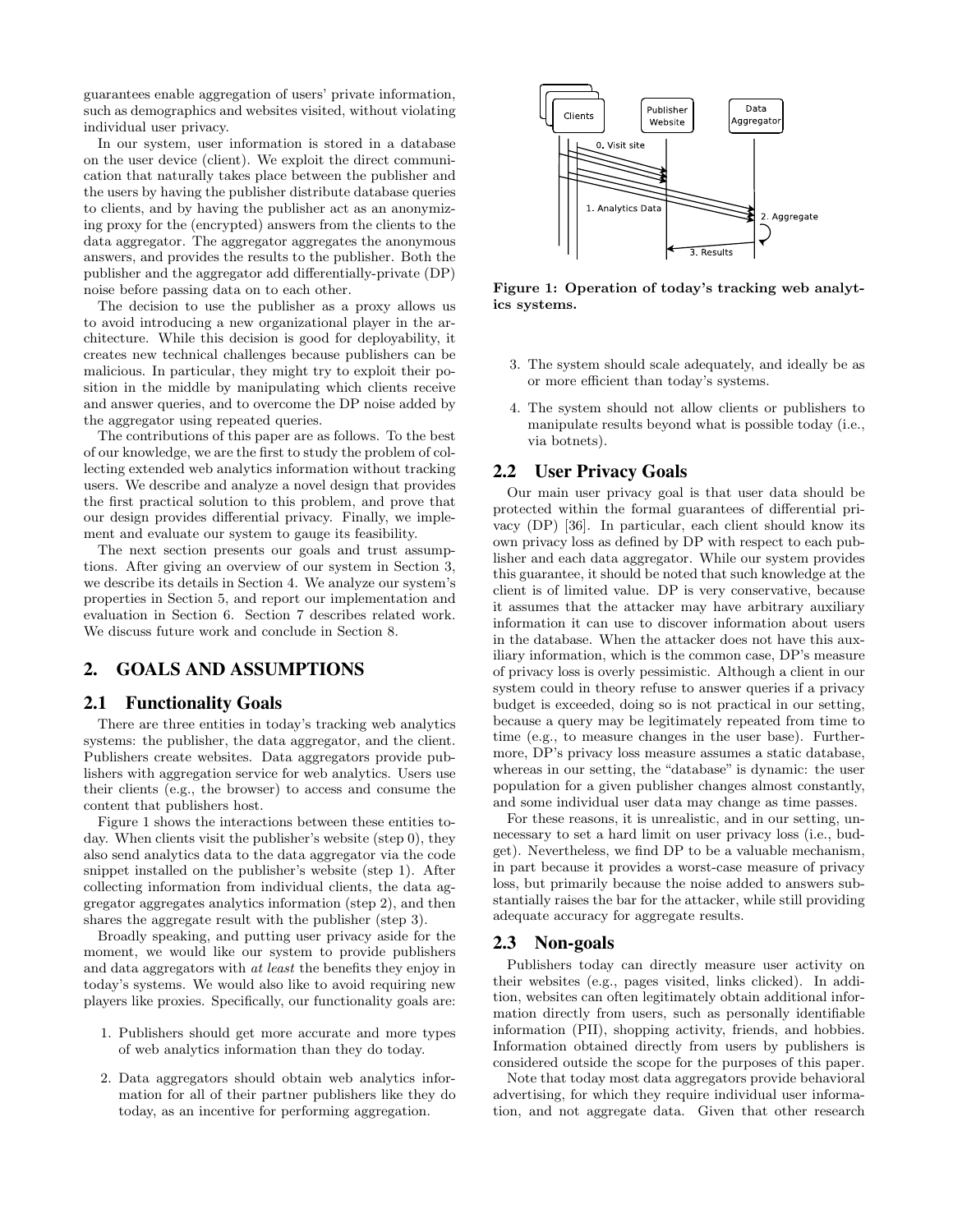shows how to accomplish behavioral advertising without exposing user information [40, 51], for this paper we assume that the data aggregator requires only aggregate data.

## 2.4 Trust Assumptions

#### *2.4.1 Client*

We assume that the users trust the client software, in terms of the data it stores locally and its operation, just as they trust their browser software today. While it is possible for a browser to be infected by malware, such malware is in a position to violate user privacy in many ways beyond our system; thus, we do not protect against this threat.

By contrast, we assume that the clients may be malicious towards the publisher and the data aggregator. A malicious client may attempt to distort aggregate results, similar to the situation today where a client may, for instance, participate in click fraud. It may also try to violate the privacy of other users, possibly colluding with the publisher.

#### *2.4.2 Data Aggregator*

We assume that the data aggregator is honest-but-curious (HbC); in other words, that it obeys the prescribed operation, but may try to exploit any information learned in the process. As an HbC player, we assume that the data aggregator does not collude with the publishers. In principle, a malicious publisher could of course simply choose to work with a malicious data aggregator. We assume a setup whereby aggregators state their non-collusion in a privacy statement, making them legally liable and subject to punishment (e.g., by the FTC). An aggregator that is also a publisher would have to internally separate information. We justify an HbC aggregator on the assumption that the client software plays an overseer role, and allows only HbC aggregators to participate. For instance, the browser could refuse inclusion to any aggregator that does not provide such a privacy statement, or appears untrustworthy for any other reason. Today, browsers already play a similar role in a number of respects, such as by selecting default certificate authorities and search engines, and in some cases, by warning users of potentially harmful websites. In today's industry setting where major data aggregators can generally be expected to operate within the legal framework of their own stated privacy policies, we think that this assumption is reasonable.

## *2.4.3 Publisher*

We assume that the publisher is selfishly malicious both towards the users and the data aggregator, meaning that the publisher will try to only benefit itself. As a potentially malicious player, the publisher may try to violate the privacy of users with correct clients. In particular, because the publisher distributes queries and collects answers, it is in a position to selectively query clients, drop selected client answers, and add answers beyond those required for DP noise. This position leads, for instance, to an attack whereby the publisher isolates a single client by dropping all answers except for those of the single client, and providing fake answers instead of the dropped answers. With repeated queries to such an isolated client, the publisher may overcome the added DP noise. The publisher may also be motivated to falsify the results it gives to the data aggregator, for instance, to appear more popular or more attractive to advertisers. Our design has mechanisms to mitigate the effect of these behaviors.

Note, however, that we assume that the publisher correctly adds DP noise to answers, because withholding noise does not benefit the publisher, and the minor reduction in overhead gained (Section 6) is not adequate incentive.

#### 2.5 Incentives

The incentives for the publisher and the aggregator are richer (Section 6), and more accurate analytics, because we directly measure attributes rather than infer them. We do not think that users are incentivized. Although publishers could offer incentives to users (e.g., better content for participating users) to create an incremental deployment environment, we think that the browser is a better option for deployment. The publisher, aggregator, and browser should also be motivated to provide better privacy to users. Even though we do not know for certain whether our stated incentives are adequate, we think that they are at least feasible.

## 3. SYSTEM OVERVIEW

Our system comprises the same three entities that exist today: the client, the publisher, and the data aggregator (Figure 2). The publisher plays an expanded role: it distributes queries to clients, and it proxies client-aggregator communication. This role requires that the publisher, or its hosting center, to install new software. While this requirement reduces ease-of-use compared to today, we think it is reasonable: many publishers already run their own analytics software [2, 3, 14, 15, 24] and hosting companies already offer servers with web analytics software pre-installed  $[8, 12, 16]$ .

The client gathers and stores information in a local database, and answers publishers' queries using this database. This information consists of, for instance, user demographics, browsing behavior, or non-user related information, like system performance. Demographics information can include age, gender, marital status, education level, location and income. Browsing behavior can include pages visited, purchases, and searches made. We envision that the client scrapes most of this information from web pages the user visits (with informed user consent), such as online social networks, shopping websites, and search engines. The user can also provide some information directly, or the client can ultimately infer some information, like income. This scraping functionality can be supported by the browser. For instance, the browser may implement basic messaging, encryption and database mechanisms, and provide a sandboxed plugin environment for aggregators' clients.

To distribute queries to clients, publishers post queries at well-known URLs on their websites. When clients visit a website (step 0 in Figure 2), they read the queries (step 1).

Queries may be formulated by both the publisher and the data aggregator. While the queries themselves may be quite complex (i.e., SQL), the answers are limited to 'yes' and 'no' values. For instance, for the age distribution of users, the query effectively asks clients to evaluate 'yes' or 'no' for each age range of interest (e.g.,  $\langle 18, 18-34, 35-50, \rangle$ ). This answering mechanism is achieved by defining buckets, such that each bucket corresponds to a potential answer value, and by mapping the query result to these buckets. Ultimately, the aggregator generates a per-bucket histogram of user counts. The primary benefit of using buckets is to limit the distortion a malicious client can impose on the aggregate result.

Each generated answer is separately encrypted with the public key of the data aggregator (step 2). Queries may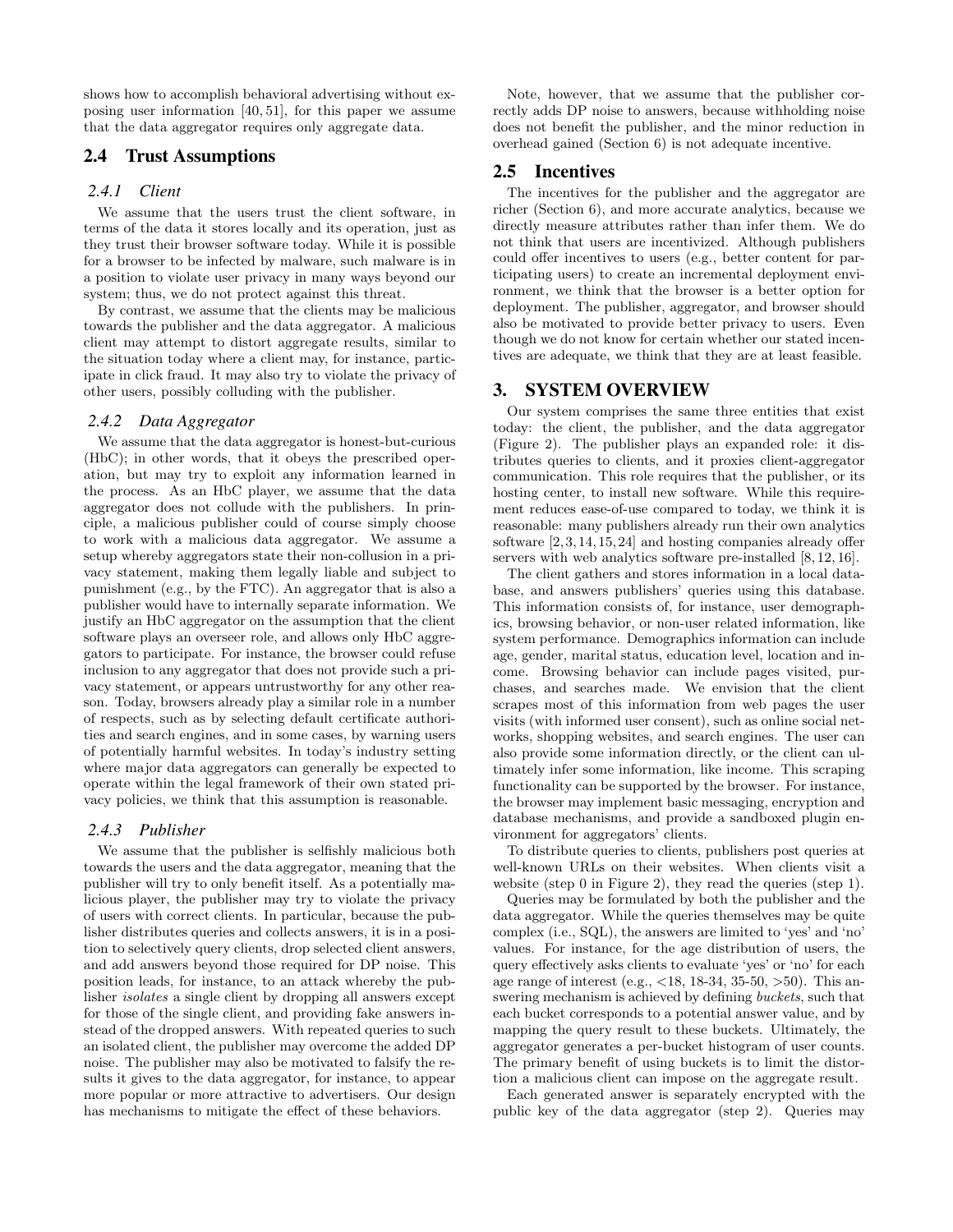

Figure 2: Query workflow of our system.

have thousands of defined buckets, most of which have 'no' answers; for instance, one for each website a user may visit, or for each interest a user may have. To reduce the number of crypto operations, 'no' answers are omitted at the client. Instead, clients generate a specified number of answers which are either 'yes' or 'null'. For example, a query may specify that every client produces exactly 20 answers for the websites a user has visited in the last week, regardless of the actual number of visited websites. If a client has not visited 20 different websites, it generates 'null' answers for the difference. If it has visited more than 20 websites, then it cannot report on every website visited.

After collecting the encrypted answers from clients (step 3), the publisher generates DP noise separately for each bucket in the form of additional answers. It then mixes the real and the noise answers (step 4) and forwards all answers to the data aggregator (step 5).

The data aggregator decrypts the answers, computes the histogram of bucket counts, and adds DP noise to each count (step 6). After signing the result, it transmits the counts to the publisher (step 7), who finally subtracts the noise it originally added to obtain its own final counts (step 8).

In the end, the publisher and the data aggregator both obtain aggregate results for the query. Because of the noise, neither of them obtains an exact result: the publisher's result contains the noise the aggregator added, whereas the aggregator's result contains the noise the publisher added.

If the publisher or the data aggregator wishes to release a result to the public, then they must release the "double noisy" result that was passed to the publisher in step 7. This precaution prevents the publisher and the aggregator from computing the noise-free result by subtracting their own noise, should the other publish its "single noisy" result.

## 3.1 Audits

Clients occasionally audit publishers to detect if a publisher is dropping client answers (Figure 3). To audit a publisher, the client generates and encrypts a nonce (Step 2),



Figure 3: Auditing mechanism of our system.

and transmits it to the publisher instead of the answer the client otherwise would have sent (Step 3). The client also transmits the nonce to another, randomly selected publisher (Step 4), which forwards this nonce report to the data aggregator (Step 5). If the data aggregator often receives nonce reports without the corresponding nonce answer, it suspects the publisher of dropping client answers.

## 4. DESIGN DETAILS

In this section, we describe how queries are generated and distributed, how the client generates a response and helps in auditing publishers, and how DP noise is added by the publisher and the data aggregator.

## 4.1 Differential Privacy Background

A computation, C, provides  $(\epsilon, \delta)$ -differential privacy [36] if it satisfies the following inequality for all datasets  $D_1$  and  $D_2$  differing on one record and for all outputs  $S \subseteq Range(\mathcal{C})$ :

$$
\Pr[\mathcal{C}(D_1) \in S] \le \exp(\epsilon) \times \Pr[\mathcal{C}(D_2) \in S] + \delta \tag{1}
$$

In other words, the probability that a computation  $\mathcal C$  produces a given output is almost independent of the existence of any individual record in the dataset. In our setting, this dataset consists of the values of clients for a given attribute.

Differential privacy is achieved by adding noise to the output of the computation. This noise is independently generated for each component in the dataset. There are two privacy parameters:  $\epsilon$  and  $\delta$ . The trade-off between the accuracy of a computation and the strength of its privacy guarantee is mainly controlled by  $\epsilon$ : a smaller  $\epsilon$  provides higher privacy, but lower accuracy.

The parameter  $\delta$  relaxes the strict relative shift of probability. If  $\delta = 0$ , then the  $(\epsilon, \delta)$ -differential privacy falls back to the classical  $\epsilon$ -differential privacy, which can be achieved by adding the Laplace distribution noise with a standard deby adding the Laplace distribution noise with a standard deviation  $\sqrt{2}\Delta\mathcal{C}/\epsilon$ , where  $\Delta\mathcal{C}$  is the sensitivity of the computation, and is 1 for a computation counting set elements [35].

A non-zero  $\delta$  is required in some scenarios where the inequality (1) cannot be satisfied [36]. Such  $(\epsilon, \delta)$ -differential privacy can be achieved in our system by adding the aforementioned Laplace distribution noise with a complementary resampling mechanism (Section 4.5.1, and Appendix A).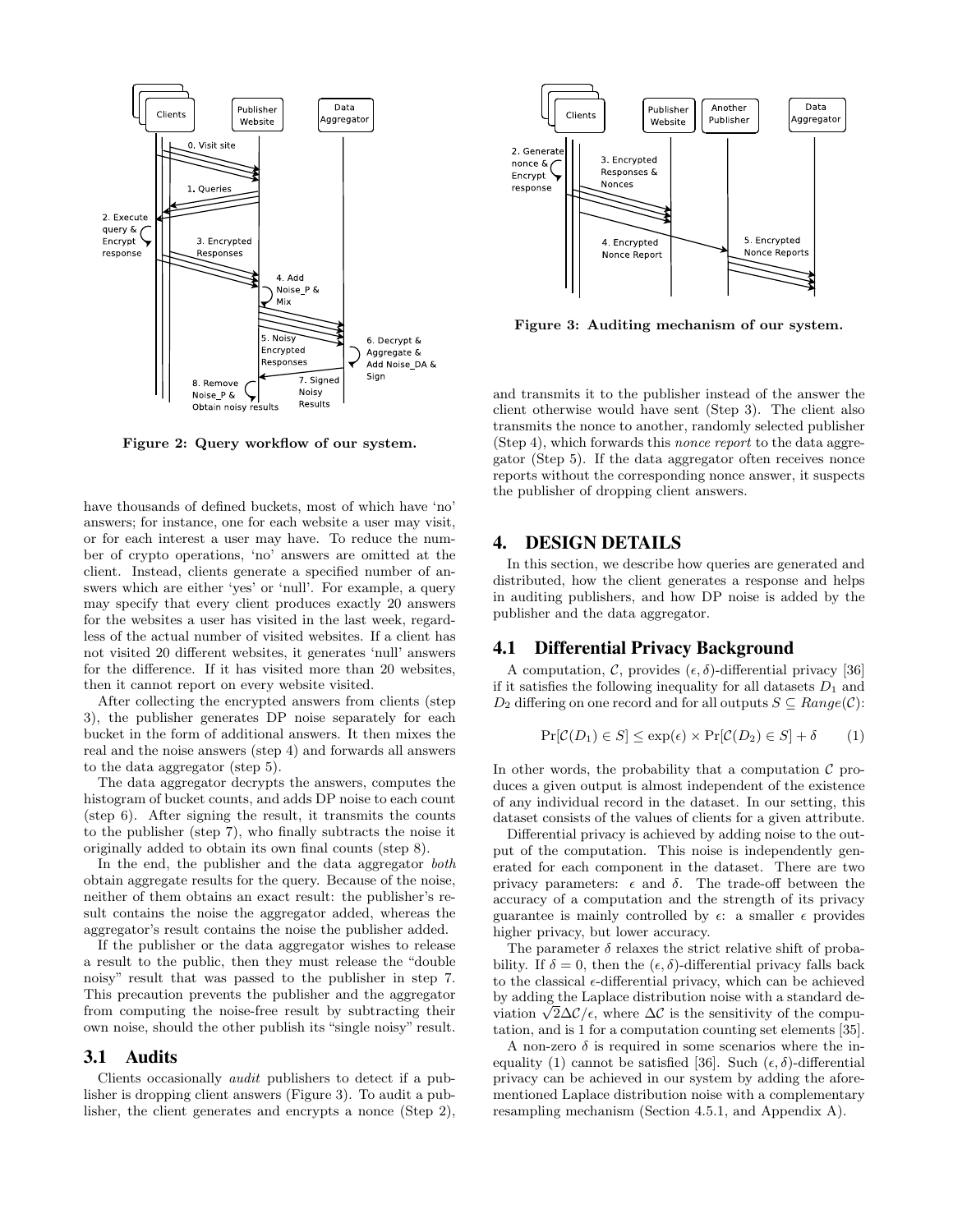## 4.2 Queries

Publishers are required to list all their queries at a wellknown URL on their website. This query list is signed by the data aggregator, even if there are no queries (i.e., an empty list). The aggregator may periodically check to ensure that the list is posted at the well-known URL (e.g., via fake clients it has deployed) to detect malicious publishers isolating clients by controlling the distribution of queries to clients. When a client visits a website, it retrieves the query list if the previous list has expired. Each query in the list contains the following fields:

- QId Query ID
	- ps Query selection probability
- $p_a$  Audit probability<br>  $T_e$  Query end time
- $T_e$  Query end time<br>  $\beta$  Set of answer va
- Set of answer values (buckets) each with ID  $b_i$ . ('null' and 'Not Applicable' (N/A) are well-known IDs)
- A Required number of answers
- $\epsilon_P$  DP noise parameter for the publisher's result (used by the data aggregator)
- $\epsilon_{DA}, \delta$  DP noise parameters for the data aggregator's result (used by the publisher)
	- SQL Database query

 $QId$  is unique among all queries across all publishers working with this data aggregator. For each query in the list, the client decides whether to answer or ignore the query. This decision is made with the *selection probability*  $p_s$  assigned by the publisher, such that the publisher can obtain enough answers from its user base given the expected number of client visits.  $\delta$  could be computed based on the expected number of answers. If the client decides to answer the query, then it separately decides whether to audit the query with audit probability  $p_a$  assigned by the data aggregator, by replacing the answer with a nonce. The query end time is the deadline for answering queries.

The buckets  $\beta$  may be pre-defined, downloaded separately, and cached, if  $|\mathcal{B}|$  is large. The aggregator sets the DP noise parameter  $\epsilon_{DA}$ , and checks each query's  $\epsilon_P$  to ensure it generates adequate noise before signing the query list.

The SQL query may produce zero or more numerical values or strings. Each bucket is defined as a numerical range or a string regular expression, such as salary ranges (numerical), or websites visited (string). A bucket is labeled as 'yes' if a row in the SQL output falls within the numerical range, or matches the regular expression. In addition, buckets have instructions to be followed when the same SQL output labels multiple buckets as 'yes' (e.g., select one or all), and the number of 'yes' labeled buckets exceeds the allowed number of answers A (e.g., select most frequently occurring or random buckets). If the client does not have A number of 'yes' labeled buckets, it uses a well-known bucket ID 'null'.

As an example, suppose a publisher wants to learn the age distribution of its female users. The SQL can be "SELECT age FROM LOCAL\_DB WHERE gender = female". The buckets can be  $\mathcal{B} = \{ < 18, 18 - 34, 35 - 50, > 50 \}$ , and  $A = 1$ .

An SQL query often has predicates, such as "WHERE gender = female" in the above example. These predicates enable the publisher to query different segments of its user base. Too specific predicates, however, may produce results that are not useful in aggregate. To enable the publisher to notice that the predicates are too narrow, we define another well-known bucket ID 'Not Applicable' ('N/A'), used by the client when the query predicates fail. This well-known bucket ID is also useful for the data aggregator to detect malicious publishers who may set very specific predicates to isolate a client and repeat the query to overcome the noise (e.g., few answers with bucket IDs other than  $'N/A'$ ).

#### 4.3 Query Response

If a client decides to answer a query, it executes the  $SQL$ on its local database (step 2 in Figure 2) and produces the set of buckets labeled 'yes' (i.e.,  $M$ ). If no predicates match, the client generates A answers with the well-known bucket ID 'N/A', each individually encrypted with the public key of the data aggregator:

 $Response = Enc_{DA\_pub}{QId, N/A}$  (A times)

If the predicates match and  $|\mathcal{M}| \leq A$ , the client produces A individually encrypted answers, where  $|\mathcal{M}|$  answers contain the matching bucket ID  $b_i \in \mathcal{M}$ , and  $A - |\mathcal{M}|$  answers contain the well-known bucket ID 'null' :

$$
Response = \begin{cases} Enc_{DA\_pub}\{QId, b_i\} & \forall b_i \in \mathcal{M} \\ Enc_{DA\_pub}\{QId, null\} & (A - |\mathcal{M}| \, times) \end{cases}
$$

If  $|M| > A$ , the client selects A buckets according to the instructions and produces A individually encrypted answers.

After generating the response, the client transmits it to the publisher along with the query ID (step 3 in Figure 2):

$$
C \rightarrow P : QId, Response
$$

To illustrate, assume a query asks the 20 most visited sites. If a client visited only 14 sites, it generates 14 answers with bucket IDs representing these sites and six answers with bucket ID 'null'. In contrast, if the client visited 25 sites, it generates only 20 answers for the 20 most visited sites.

The client then records that it answered the query so as not to answer it again before the query end time  $T_e$ . It also records the  $\epsilon$  values to track the user's privacy exposure to the publisher and the aggregator. Note that the publisher may store client IP addresses answering this query to prevent a malicious client from skewing the aggregate result by sending many responses for the same query.

#### 4.4 Audit Response

The audit serves two purposes. First, it can detect when a publisher is dropping client answers. Second, it can detect when a publisher is adding a substantial number of fake answers (beyond the noise).

If a client decides to audit the publisher, it generates a nonce, encrypts the nonce and the QId with the aggregator's public key as well as  $A - 1$  'null' answers, and transmits the response to the publisher as if it was a real response:

$$
Response = \left\{ \begin{array}{ll} Enc_{DA-pub} \{QId, nonce\} & once \\ Enc_{DA-pub} \{QId, null\} & (A-1 - times) \end{array} \right.
$$

The client also obtains a blind signature  $blind\_sig$  for the nonce from the aggregator [31] and randomly selects a different publisher, which is a customer of the aggregator. The client then transmits a separate, encrypted copy of the nonce and the nonce's blind signature to that publisher:

$$
NR = (Enc_{DA}{QId, nonce}, blind\_sig)
$$

This nonce report cannot be directly submitted to the data aggregator, because the aggregator would learn which publisher a client has visited and decided to audit.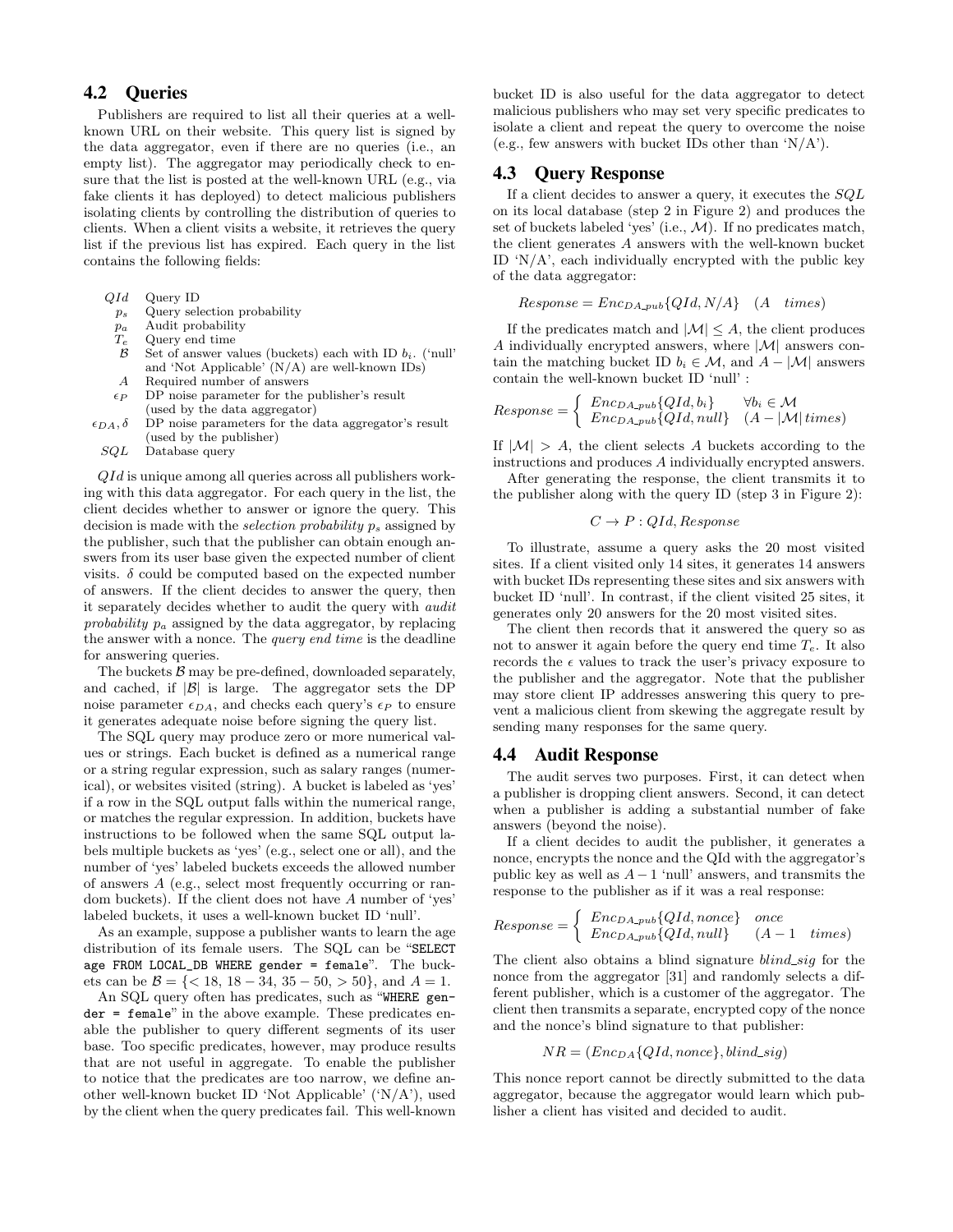Each publisher periodically forwards received nonce reports to the aggregator. The client learns the set of other publishers by periodically downloading a list from the aggregator. This list associates a probability with each publisher that is roughly proportional to the number of answers each publisher handles. The client selects the different publisher according to this probability. As a result, each publisher handles a fair proportion of nonce reports.

If the aggregator consistently receives nonce reports via different publishers without a corresponding nonce message from the audited publisher, the aggregator suspects the audited publisher of dropping messages, possibly in an attempt to isolate a client. In this case, the aggregator can validate this suspicion by masquerading as real clients from browsers it controls, and sending audits from these clients. This check is necessary because a malicious client may have sent nonce reports via different publishers, without the corresponding nonce via the audited publisher to cast suspicion on it.

Because the aggregator knows the probability of sending an audit response instead of a query response, it knows the proportion of audits to answers that should be received. If this proportion is consistently too low, then the aggregator suspects the publisher of adding additional fake answers.

The purpose of the blind signatures is to limit the rate a client can generate audits, which is helpful for two reasons. First, it drastically reduces the amount of suspicion a malicious client can cast on publishers by just sending the nonce reports, but not the nonces, as described above.

Second, by ensuring that these blind signatures are only assigned to clients and not publishers, the data aggregator prevents a malicious publisher from trivially generating many fake audits. Using these fake audits, the publisher could either drop client answers for an isolation attack without considering the possibility that they may be audit responses, or generate many fake answers by maintaining the right proportion of audits to answers. This use of blind signatures ultimately raises the bar for the publisher by forcing it to use botnet clients.

The blind signatures are timestamped to prevent an attacker from hoarding them for later use [26, 30, 38]. These timestamps are coarse-grained (e.g., end of the week) to prevent the aggregator from linking signatures to clients.

## 4.5 Noise Generation

#### *4.5.1 Noise at the Publisher*

The publisher generates differentially-private (DP) noise, rounded to the nearest integer, for all buckets with the data aggregator's  $\epsilon$  value (i.e.,  $\epsilon_{DA}$ ),  $\mathcal{N}_P = \{n_{P,1}, n_{P,2}, ..., n_{P,b}\},\$ where  $b$  is the number of buckets (shown as Noise $\Gamma$  in step 4 in Figure 2). The mechanism for generating noise is to create additional answers. The amount of noise to add may of course be positive or negative. Recall, however, that the answers themselves are positive bucket counts. There is no way to supply a negative bucket count. To generate negative noise, we define an offset value o, which the aggregator will *subtract* from each per-bucket count. The number of additional answers supplied will be greater or less than this offset to create positive or negative noise, respectively.

To give an example, if the offset is 20, and the noise is  $+4$ , the publisher creates 24 answers for the given bucket, and the aggregator later subtracts 20 from the bucket's count. On the other hand, if the noise is -5, the publisher creates

15 answers. Stated precisely, the publisher calculates the number of per-bucket answers to create as:

$$
\mathcal{N}_{\mathcal{P}}' = \{ n_{P,1} + o, n_{P,2} + o, ..., n_{P,b} + o \}
$$
  
= 
$$
\{ n'_{P,1}, n'_{P,2}, ..., n'_{P,b} \}
$$

These noise answers are encrypted with the aggregator's public key; hence, indistinguishable from client answers. After the query end time  $T_e$ , the combined set of client answers and noise answers  $\mathcal{R}_{DA}$  are randomly mixed and sent to the aggregator along with the query ID and offset value:

$$
P \to DA: QId, \mathcal{R}_{DA}, o
$$

The aggregator decrypts the answers, counts them, and subtracts the offset to obtain the noisy result:

$$
\mathcal{R}'_{DA} = \{r_1 + n'_{P,1} - o, r_2 + n'_{P,2} - o,
$$
  
...,  $r_b + n'_{P,b} - o\}$   
=  $\{r_1 + n_{P,1}, r_2 + n_{P,2}, ..., r_b + n_{P,b}\}$ 

where  $r_i$  is the count of client answers belonging to bucket  $b_i$ , and  $n_{P,i}$  is the publisher's noise value for bucket  $b_i$ .

At this point, the data aggregator can make two checks to detect potential malicious publisher behavior. First, the aggregator can estimate the number of expected answers based on the number of audits received for this query and the audit probability  $p_a$ . After accounting for the expected noise answers (i.e.,  $b \times o$ ), if the received number of answers is significantly higher or lower than the expected number of answers, the aggregator suspects the publisher of adding or removing answers, respectively.

Second, after obtaining the bucket counts, the data aggregator can check for anomalies in this publisher's results. For instance, if the results for the same query consistently show low-value buckets along with high-value buckets (e.g., 'female $\langle 3', 'N/A \rangle 1K'$ , the publisher may be trying to isolate a client's answer and overcome the noise. In this case, the aggregator may suspect the publisher, check the query predicates manually, and/or may not return the result.

There remains the question of how to set the value of o. The noise value cannot exceed the offset, and must be resampled when  $n_{P,i} < -o$ . In Appendix A, we prove that even with this resampling, our procedure still provides  $(\epsilon, \delta)$ differential privacy. Theorem 1 from Appendix A sets  $o$  as:

$$
o \ge \lambda \ln \left( \left( e^{\frac{A}{\lambda}} - 1 + \delta/(2A) \right) A/\delta \right) \tag{2}
$$

where  $\lambda \geq 2A/\epsilon_{DA}$ . [43] argues that, for DP guarantees to be met,  $\delta < 1/c$ , where c represents the number of clients answering this query. Since in our setting a client may answer the same query multiple times, we require  $\delta < 1/(m \times c)$ , where  $m$  represents the maximum number of queries a client can answer. For the purpose of this paper, we assume a conservative setting of  $m = 1000$ .

#### *4.5.2 Noise at the Data Aggregator*

After aggregating the answers and obtaining the noisy results,  $\mathcal{R}'_{DA}$ , the data aggregator generates DP noise using the  $\epsilon$  value specified by the publisher (i.e.,  $\epsilon_P$ ),  $\mathcal{N}_{DA} =$  ${n<sub>DA,1</sub>, n<sub>DA,2</sub>, ..., n<sub>DA,b</sub>}$  (shown as Noise DA in step 6 in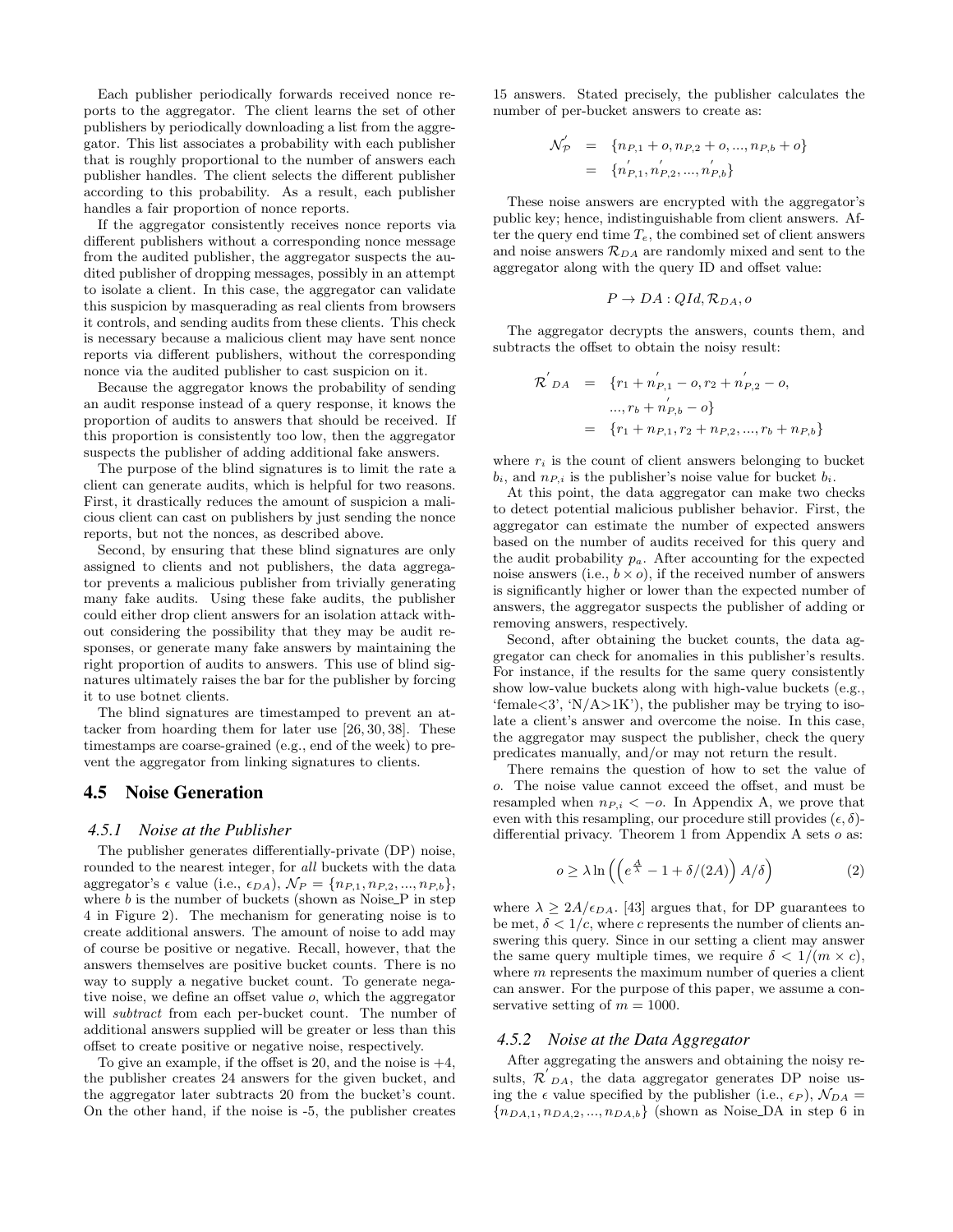Figure 2). The data aggregator computes the results  $\mathcal{R}_P$ :

$$
\mathcal{R}_P = \mathcal{R}'_{DA} + \{n_{DA,1}, n_{DA,2}, ..., n_{DA,b}\}
$$
  
= 
$$
\{r_1 + n_{P,1} + n_{DA,1}, r_2 + n_{P,2} + n_{DA,2},
$$
  

$$
..., r_b + n_{P,b} + n_{DA,b}\}
$$

Then, this result is signed by the data aggregator and sent to the publisher (step 7 in Figure 2):

$$
DA \to P: QId, \mathcal{R}_P
$$

When the publisher gets  $\mathcal{R}_P$ , it removes its own noise and obtains its own noisy results,  $\mathcal{R}'_P$ , (step 8 in Figure 2):

$$
\mathcal{R}^{'}_{P} = \mathcal{R}_{P} - \{n_{P,1}, n_{P,2}, ..., n_{P,b}\}
$$
  
=  $\{r_{1} + n_{DA,1}, r_{2} + n_{DA,2}, ..., r_{b} + n_{DA,b}\}$ 

where  $r_i$  is the count of client answers belonging to bucket  $b_i$ , and  $n_{DA,i}$  is the aggregator's noise value for bucket  $b_i$ . In the end, the aggregator's result contains the DP noise added by the publisher (i.e.,  $R'_{DA}$ ), whereas the publisher's result contains the DP noise added by the aggregator (i.e.,  $R'_{P}$ ).

## 5. ANALYSIS

#### 5.1 Data Aggregator

Although the data aggregator follows the prescribed operation and does not collude with publishers, it may still be motivated to track clients across publishers and may try to exploit any information it learns. This information can include identifiers associated with clients, allowing the aggregator to track them. In the absence of a proxy, one such identifier is the client IP address. By using the publisher as an anonymizing proxy, our system hides IP addresses from the aggregator during the collection of answers.

The aggregator may try to obtain other identifiers by manipulating query parameters (i.e.,  $\epsilon_{DA}, \epsilon_P$ , and  $p_a$ ), and the audit activities (i.e., assignment of blind signatures and publisher probabilities for nonce reports). For example, an answer to a common query (e.g., a rare occupation) can be distinguishing among clients. The DP noise added by the publisher solves this problem (Section 4.5.1). To minimize this noise, the aggregator may set a large  $\epsilon_{DA}$  value, but it would be easily detected by clients and industry regulators.

Besides rare answers, the combination of answers can also act as an identifier for a client. For example, a client's response to a query about most visited sites may be unique. Our system solves this problem by separately encrypting each answer at the client (Section 4.3) and mixing client answers with noise answers at the publisher (Section 4.5.1).

The aggregator has no incentive to use a large  $\epsilon_P$ , which would only serve to reduce noise for the publisher.

In the auditing mechanism, the nature of the blind signatures and coarse-grained timestamps prevents the aggregator from connecting nonce reports back to clients. The aggregator may set a large audit probability for one publisher, and small probabilities for other publishers. This high probability would cause the clients of the first publisher to obtain blind signatures more often than others; hence, enabling the aggregator to infer the publisher these clients visit. However, unusually high audit probabilities will raise suspicion among clients, and regulators. Furthermore, the utility of the first publisher will suffer, triggering detection.

## 5.2 Publisher

A potentially malicious publisher may want to exploit its position in the middle to learn an individual client's information, and falsify the results the data aggregator gets. The publisher can control the query parameters (i.e., SQL, A,  $\mathcal{B}, \epsilon_P, p_s$ , the distribution of queries, the collection and forwarding of responses and nonce reports, the noise process, and the publishing of final results. We analyze how a publisher can try to exploit these parameters, and discuss how our system raises the bar for these attempts to succeed.

#### *5.2.1 Publisher Attacking Clients*

A client's response is encrypted with the aggregator's public key. The client also sends a fixed number of answers (i.e., A), preventing the publisher from learning how many buckets were matched for a query. Absent collusion, the publisher cannot learn an individual client's answer from the aggregator, and obtains only noisy aggregate results.

To minimize the noise the aggregator adds, the publisher may set a large  $\epsilon_P$  value. By enforcing a maximum  $\epsilon_P$  value, the aggregator can ensure that it will add enough noise to protect users' privacy (Section 4.5.2). Nevertheless, a publisher may try to learn a client's answer, by isolating it and repeating the same query to overcome the noise. We discuss how our system raises the bar for such a publisher.

Isolation via selectively dropping other clients' answers: To isolate a client's answer, a malicious publisher may drop answers from other clients and replace them with fake answers it generates. This attempt will be detected by the aggregator, because dropped answers will contain nonces. When the aggregator consistently receives reports via other publishers, but not the nonces from the audited publisher, it suspects the publisher of dropping answers and can confirm this suspicion by masquerading as real clients and sending nonces through the publisher (Section 4.4).

To allow the malicious publisher to drop answers, other colluding publishers may drop nonce reports. However, they cannot selectively do so to help their partners, because they do not know about which publisher a given nonce report is. The aggregator also knows approximately how many reports a publisher should forward (i.e., via the publisher's probability to be randomly selected), and if it does not receive enough reports, it suspects the publisher of dropping them. For these reasons, a publisher cannot easily help another malicious publisher to drop answers without detection.

Isolation via dropping target client's answer: A difficult, but theoretically possible attack is for the publisher to repeat a query and obtain results, half of which contain the target client's answer, and half of which do not. By comparing the average result of these two sets of queries, the publisher can determine if the target client's answer is positive or 'null'. The auditing mechanism may not detect this attack, because the audit is relatively rare, and thus, the target client may generate zero or very few audits. This attack is hard to carry out, because the client population may change over time, and because if the selection probabilty  $p_s$  is less than 1, different clients will answer different queries. In both of these cases, the non-noisy value would change a bit with successive queries; thus, requiring even more queries to eliminate the effect of noise.

Nevertheless, we simulated this attack, assuming a fixed set of 100 clients, one of whom is the target client. We execute the same query Q times, varying Q from 30 to 2000.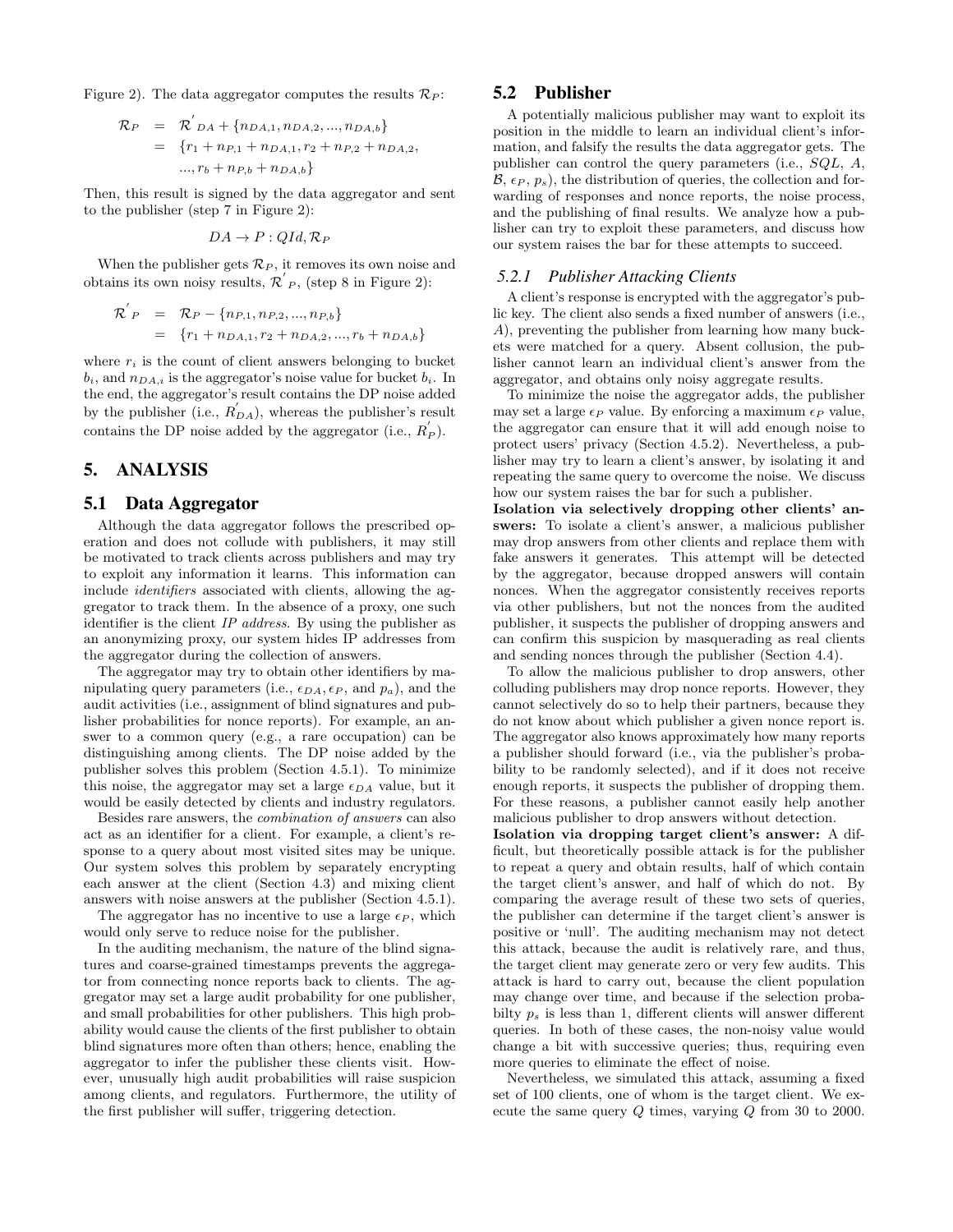

Figure 4: Confidence level for the isolation attack via dropping target's answer.

We also vary the selection probability  $p_s$  to be 1.0, 0.5, and 0.05. When  $p_s = 1.0$ , we drop the target's answer half the time. For  $p_s = 0.5$  and  $p_s = 0.05$ , there is no need to intentionally drop the target answer, because it is often naturally not provided. We average the counts for queries with and without the target. If the difference in the average is greater than 0.5, we guess that the target's answer is 1. If it is less than 0.5, we guess that the target's answer is 'null'. We vary the number of queries Q, run 10000 trials for each Q, and calculate the percentage of times the guess is correct. This percentage is the publisher's confidence after Q queries.

Figure 4 shows the results of our simulation for the cases where the selection probability  $p_s$  is 1.0, 0.5, and 0.05. When  $p_s = 1.0$ , it takes over 350 queries to reach 95\% confidence. Assuming one query per week, this attack would take roughly seven years. In the cases of  $p_s = 0.5$  and  $p_s = 0.05$ , the attacker requires about 1000 and 2000 queries, respectively, for the same level of confidence.

Isolation via buckets or SQL: The publisher can also isolate a client by manipulating the query such that only the target client provides a positive answer (or, conversely, all clients except the target client provide positive answers). This attack can be accomplished either by manipulating the SQL predicate, or the bucket definitions (i.e., to include PII or a rare combination of attributes). Our general approach to both of these methods is to monitor answers for clues signaling that this attack may be happening, and to manually inspect SQL queries when these clues appear. While manual inspection is not ideal, given that most publishers will ask the same types of queries, most of the queries will come from an already approved library.

The clue we are searching is any bucket whose count is, for the same repeated query, consistently very low (roughly 0), or very high (roughly the number of answering clients). For instance, if the predicate isolates the user (i.e., the user's name), then we expect to see very low bucket counts, except for the  $N/A$  bucket, whose value will be very high. If the predicate does the reverse (i.e., includes all clients, but the target), then the ' $N/A$ ' bucket will be very low, and the other buckets will be very high. A very low 'N/A' bucket is suspicious, because in this case the predicate is apparently not needed and should be dropped. Likewise, if the target user is isolated by a rare bucket definition, then certain buckets will have very low counts. In this case, we can expect an honest publisher to modify its bucket definitions to prevent such consistent very low counts.

In some cases, however, examining the SQL may not be adequate. One such example is a predicate like "WHERE pagevisited = example.com/UniqueURL", where UniqueURL is provided only to the isolated client. In this case, the aggregator must check that the URL is provided to multiple clients by operating fake clients.

Isolation via query distribution: A malicious publisher may send a query to only one client. The aggregator, however, can ensure that the queries are available at well-known URLs at the publisher site via its own fake clients. Our auditing mechanism can also be extended to send reports when the query list or any queries are not accessible by clients.

Other attacks: By enforcing a maximum A value, the aggregator can ensure that clients do not spend unnecessary resources (e.g., CPU, bandwidth) while answering queries, to prevent denial of service attacks by the publisher.

There is no clear incentive for a selfishly malicious publisher not to add DP noise. Even so, the aggregator can still detect suspicious behavior: The aggregator can estimate the number of clients  $c_e$  as the number of audit reports received divided by the audit probability  $p_a$ . The approximate total number of expected answers is therefore  $(c_e \times A) + (b \times o)$ , where  $b$  is the number of buckets,  $o$  is the offset, and  $A$  is the number of answers per client. If answers are substantially lower than this, the publisher is suspected.

A malicious publisher can publish its own single-noisy results that include only the aggregator's noise. However, these results will not have the aggregator's signature; thus, exposing the publisher. Furthermore, the aggregator can detect this behavior because it knows the double-noisy results.

#### *5.2.2 Publisher Falsifying Results*

To appear more popular or more attractive to advertisers, a publisher may want to falsify results by generating many fake answers. If the publisher exceeds the number of answers expected by the aggregator (i.e.,  $c_e \times A + b \times o$ ), it will be suspected. Thus, it can only generate answers that belong to certain buckets and is limited by the number of buckets and the offset (i.e.,  $b \times o$ ). This number may not be significant for queries with few buckets, depending on the total number of answers. For instance, it is 100 for a query about gender distribution with 5000 answers and an offset of 50.

On the other hand,  $b \times o$  can be large for queries with many buckets. If all fake answers are used in few buckets, all other buckets would have values close to −o after the offset subtraction. The probability of simultaneously generating these noise values is extremely low, signaling a manipulation. To prevent detection, the publisher would distribute the fake answers more evenly, limiting its distortion in a bucket.

## 5.3 Client

A client may act maliciously towards the publisher, the aggregator and to other honest clients. A client can lie in its response to distort the aggregate result; however, this distortion is limited by A set by the publisher. By keeping a record of client IP addresses, the publisher can also ensure that a client sends only one response for a query.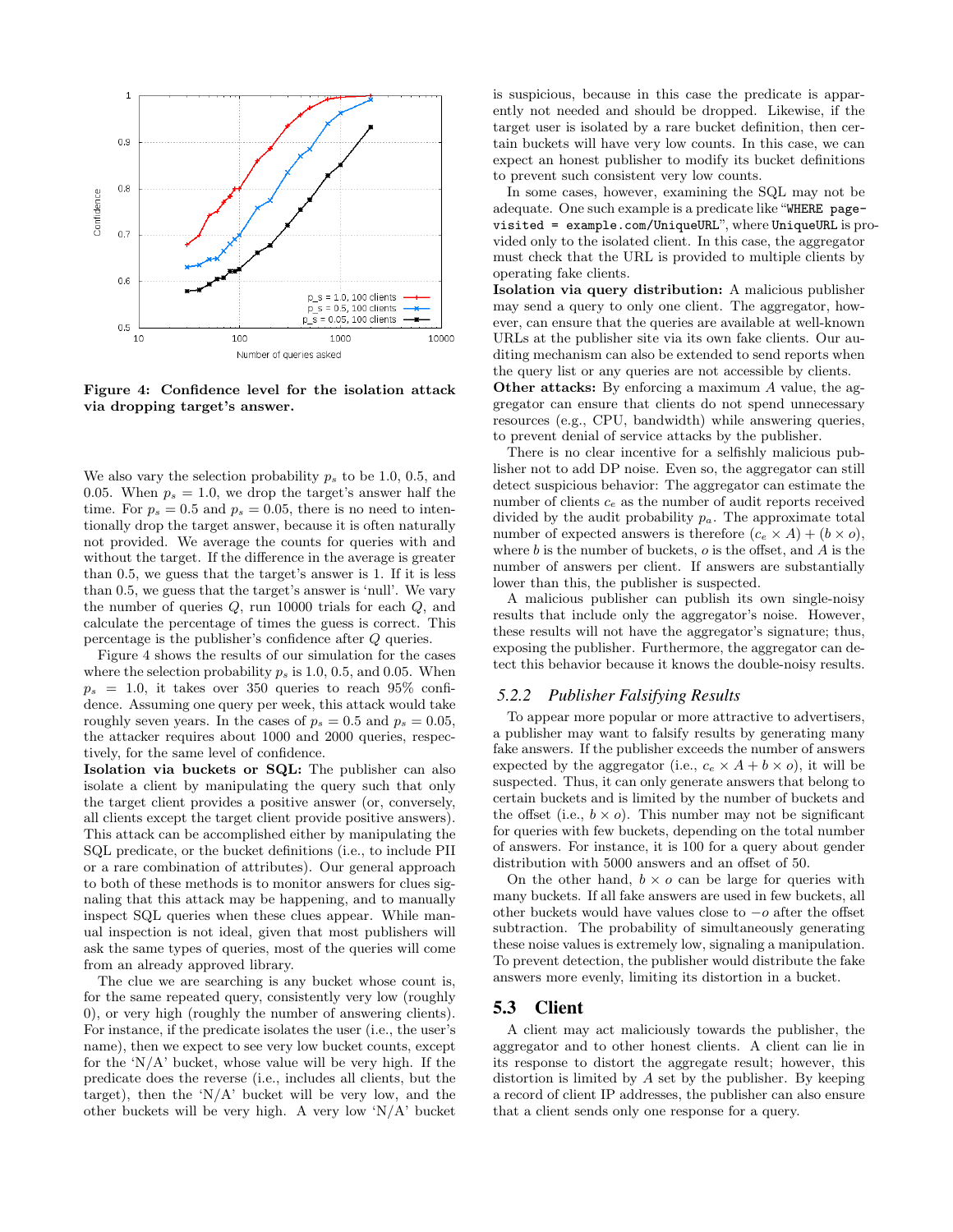Property  $\qquad$   $\qquad$   $\qquad$   $\qquad$   $\qquad$   $\qquad$   $\qquad$   $\qquad$   $\qquad$   $\qquad$   $\qquad$   $\qquad$   $\qquad$   $\qquad$   $\qquad$   $\qquad$   $\qquad$   $\qquad$   $\qquad$   $\qquad$   $\qquad$   $\qquad$   $\qquad$   $\qquad$   $\qquad$   $\qquad$   $\qquad$   $\qquad$   $\qquad$   $\qquad$   $\qquad$   $\qquad$   $\qquad$   $\qquad$   $\qquad$   $\$ Age  $7 + 2$  1 66<br>Gender  $2 + 2$  1 66  $2+2$  1 Income  $6+2$   $1 \n\begin{array}{|l|l|} \n66+2 & 1 \n\end{array}$  66 Education Has children?  $2 + 2$  1 66 Location  $5000 + 2 \begin{array}{c|c} 1 & 66 \\ 5+2 & 1 & 66 \end{array}$ Ethnicity  $5+2$   $1 \n 66$ <br>Other sites visited  $3000+2$   $10 \n 751$ Other sites visited  $3000 + 3000 + 2$ <br>Total # pages visited  $10 + 2$ Total # pages visited  $10 + 2$  1 66 Visit frequency  $(1000 \times 3) + 2 \mid 10 \mid 751$ Search engines used  $5 + 2$   $3 \mid 211$ 

Table 1: Queries and associated parameters. The buckets include our two well-known bucket IDs.

By sending fake nonce reports without the corresponding nonces, a malicious client can incriminate a publisher, and cause the aggregator to manually check this publisher. A client may also collude with a malicious publisher and generate nonce reports to help the publisher maintain the right proportion of audits to answers, either in an isolation attack, or in generation of fake answers to falsify results. By controlling the blind signature assignment to clients, the aggregator can limit this behavior, and force the publisher to get a bigger botnet, increasing chances of detection.

## 6. IMPLEMENTATION & EVALUATION

## 6.1 Implementation

We implemented the **client** as a Firefox addon. Our client keeps user information in a local database, looks for queries at a well-known URL (e.g., publishersite.com/queries/), and returns an encrypted response. The client is about 1000 lines of JavaScript code and 3000 lines of RSA libraries.

The publisher software consists of a simple server-side script that stores the encrypted responses at the publisher's website, and a plugin for the opensource web analytics software Piwik [15]. Our plugin allows the publisher to view the queries, number of answers and results as well as enables the DP noise process and forwarding of answers. In total, the publisher software is about 450 lines of PHP code.

The data aggregator software is a simple program that enables the publisher to upload the encrypted answers. The aggregator then decrypts and aggregates the answers, adds noise and returns the signed results to the publisher. Our implementation is about 275 lines of Java and PHP code.

#### 6.2 Example scenario

We analyze the computational and bandwidth overhead we impose on the components via some micro benchmarks. Lacking information about current aggregators' infrastructure makes a comparison difficult. Nevertheless, to analyze our system's overhead, we use the following scenario. Each week, a publisher poses queries shown in Table 1 to 50K clients. The first eight queries collect the same information current aggregators provide to publishers. The last three are additional queries our system enables the publisher to pose: a 10-bucket histogram of the total number of pages visited by users across all sites, a 3-bucket histogram of visit frequency to each of 1000 websites selected by the publisher, and how many users use each of the top 5 search engines. We assume the aggregator uses a 2048-bit key.

|  |  | Table 2: Per week bandwidth usage of the publisher |  |  |
|--|--|----------------------------------------------------|--|--|
|  |  | and the data aggregator.                           |  |  |

|                          | Publisher | Data Aggregator |  |  |  |
|--------------------------|-----------|-----------------|--|--|--|
| Collecting answers       | 0.37GB    | -               |  |  |  |
| Forwarding noise answers | 1.20GB    | 1.20GB          |  |  |  |
| Forwarding all answers   | 1.57GB    | 1.57GB          |  |  |  |

Table 3: Clients having used search engines on a given day. Actual/Publisher/Data Aggregator

| Day   | Google   | Yahoo    | Bing      | None/Other |
|-------|----------|----------|-----------|------------|
| 01/18 | 72/73/73 | 20/20/19 | $1/-1/10$ | 44/42/49   |
| 01/19 | 63/57/59 | 20/21/20 | 2/4/2     | 29/29/29   |
| 01/20 | 54/57/52 | 17/18/17 | $0/-1/-3$ | 29/30/30   |
| 01/21 | 59/62/59 | 16/15/15 | 0/5/4     | 30/29/34   |

## *6.2.1 Computational Overhead*

To measure the computational overhead, we ran our client on a laptop running Mac OS X 10.6.8 on an Intel Core 2 Duo 2.66 GHz as well as on a smartphone running Android 2.3.5 with a 1 GHz processor. Our JavaScript client can achieve about 380, 20, and 16 encryptions per second on Google Chrome, Firefox, and on the smartphone, respectively. Note that JavaScript can be slower than native code.

We ran the publisher and the aggregator software on a machine with 2GB of memory running Linux 2.6.38 kernel on an Intel Xeon two cores 2.4GHz. The publisher software can generate and encrypt around 7980 answers per second. In our scenario, the expected total number of additional answers (i.e.,  $b \times o$ ) for all 11 queries is around 4.9M, taking the publisher less than 11 minutes per week to generate.

The data aggregator software can decrypt and aggregate about 270 messages per second. In our scenario, the aggregation takes about 3.6 hours per week for the first 8 queries and about 6.6 hours per week for all 11 queries. Most of this overhead is due to the additional noise answers.

#### *6.2.2 Bandwidth Overhead*

The compressed size of the biggest query (i.e., 5002 buckets) is about 35KB. In comparison, nytimes.com's homepage is about 500KB, excluding advertisements. Furthermore, buckets may not change very often, and can be cached.

The client's bandwidth overhead is in the order of a few kilobytes for sending responses. In our example, a client would consume about 8KB/week for all 11 queries. Table 2 shows the publisher's and the data aggregator's total bandwidth consumption per week. Most bandwidth consumption is related to the noise answers; however, the overhead is still acceptable: distributing nytimes.com's homepage to the 50K user sample just once would consume about 23.8GB.

#### 6.3 Deployment

To test our system's feasibility, we deployed our client via our friends and mturk.com for 15 days with 236 unique clients. We report on their browsing activities. On average, there were 118 active clients daily. Each day, we queried clients about how many pages they browsed, which sites they visited, their visit frequency to these sites, and which search engines they used. We used 3K most popular sites from Alexa and set  $\epsilon_P = \epsilon_{DA} = 0.5$ . Note that our goal was to gain experience rather than gather meaningful data.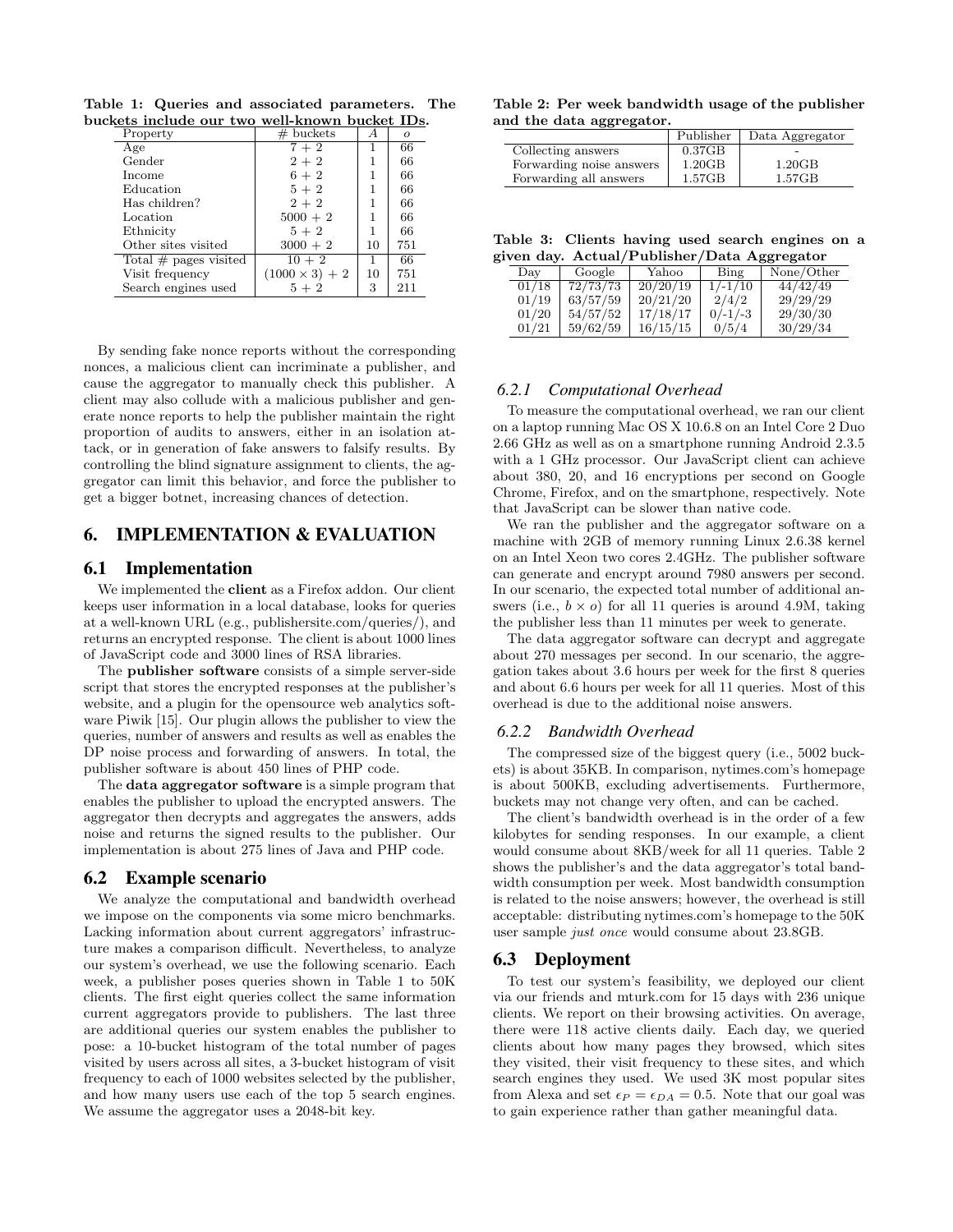The clients in our deployment were fairly active; almost half of them having visited at least 100 pages. Major sites, such as google.com, youtube.com and facebook.com, were (as expected) reported more than many other sites. We also gathered some data on the usage frequency of these sites. Many users have visited google.co.in much more frequently than facebook.com or youtube.com. Table 3 shows the number of clients having used a search engine. Our client covered only three search engines and might have missed searches on other sites with search functionality (e.g., Wikipedia).

## 7. RELATED WORK

Although web analytics, as far as we know, has never been considered in a privacy context, there have been a number of approaches for providing users with privacy guarantees in distributed settings. Here, we review past work most related to our system, in the areas of anonymous communication, privacy-preserving aggregation and differential privacy.

Users can use a VPN proxy or an anonymizing network like TOR [22] for anonymous communication. While providing privacy benefits for anonymous browsing, these systems are not suitable for non-tracking web analytics: they may violate our non-tracking goal (e.g., a VPN proxy observing the source and the destination of a session), mislead the publisher to collect incorrect information (e.g., the proxy's or TOR exit node's address misleading a publisher using IP geolocation), or most importantly, do not provide any differential privacy guarantees (e.g., if sensitive data is collected).

For these reasons, researchers have proposed systems that both preserve users' privacy and enable accurate collection and aggregation of private information [45, 46]. These systems, however, either make assumptions about the collected information (i.e., that it will not to leak the source identity) [46], or require an algorithm to decide which data are safe to contribute, which may not be easy to devise [45]. In contrast, our system combines differential privacy and separate encryption of answer messages to protect against identity leakage through the data, without any assumptions or prerequisites. Furthermore, these systems rely on an anonymity network, such as TOR, to hide the source identity (i.e., IP address), whereas our system utilizes an already existing entity (i.e., the publisher) as an anonymizing proxy.

Applebaum et al. proposed a system more similar to ours, in which participants send their private data (i.e., {key, value} pairs) to a proxy, which then forwards these data to a database responsible for aggregation [27]. The system's main goal is to achieve this aggregation without exposing participants' keys to each other. This goal requires a strong cryptographic model, causing each participant higher overhead than in our system. Therefore, this system is perhaps more suitable for publishers wanting to share their own, already aggregated analytics data rather than for users.

While these systems provide users with *some* privacy guarantees, they do not adhere to differential privacy, which is considered to give stronger and more formal guarantees than existing techniques [34, 35, 37]. Many original uses of differential privacy, however, assume the existence of a central database controlling the disclosure of results [28, 41]. Although attempts have been made to provide differential privacy in a distributed environment, these attempts either incur high overhead [36] or suffer from client churn [47, 50], making them impractical in a large-scale environment.

To tackle this practicality problem, recent proposals em-

ploy different approaches for generating differentially-private noise. Duan et al. utilize two honest-but-curious (HbC) servers to add noise, and guarantee accuracy via relatively efficient, but still costly zero-knowledge proofs [33]. Götz and Nath also use two HbC servers, but propose that users add noise, such that honest users compensate for the noise that unavailable or malicious users did not generate [39]. While preserving honest users' privacy, this system also allows a malicious user to distort the result arbitrarily.

More recently, Chen et al. proposed a proxy-based system (PDDP) for achieving differential privacy in a distributed environment [32]. PDDP utilizes only one HbC proxy that distributes an analyst's queries to clients, collects responses, and adds noise in a blind fashion (i.e. does not know how much noise it added). PDDP does not scale for a web analytics application, for two reasons. First, PDDP has no way of selecting classes of users to receive a given query (i.e. all users that visit a given website). Our system exploits publishers for that purpose. Second, PDDP encrypts every bucket answer, 'yes' and 'no' alike, making it very costly for the large-bucket queries that are needed in web analytics.

## 8. CONCLUSION & FUTURE WORK

We present what is to our knowledge the first system for collecting accurate, extended web analytics without tracking users. Our system provides users with differential privacy guarantees, while not requiring new organizational components. It may be possible to apply our technique to other analytics problems, such as application analytics (e.g., mobile) and surveys about sensitive topics (e.g., elections, drug use). These scenarios, however, present additional constraints and challenges (e.g., developers without a website). We plan to examine them in more detail.

While our design avoids the need for a new HbC organizational component (e.g., a proxy), it does so at the cost of certain new threats (e.g., publisher dropping responses) and additional mechanisms. Even with an HbC proxy, however, the threat of isolation attacks through SQL or bucket manipulations remains. One avenue of future work is to explore new designs addressing these issues while maintaining the scalability properties of the current system, and to understand the trade-off points better.

One approach to mitigating the isolation attacks through SQL or buckets might be to simply withhold results for buckets with low-values [27]. Another approach might be to have clients simply not answer repeat queries; however, this approach clearly results in a utility loss that needs to be better understood. Malicious publishers may also try to bypass such a mechanism via small variations in queries, essentially querying the same information with slightly different queries. Potential defenses may borrow ideas from information flow, each client tracking which piece of information it has exposed previously [29, 44, 49]. Other sophisticated approaches applied in centralized settings may help the aggregator and the publisher achieve better accuracy [28, 41]. One avenue of future work is to understand whether we can extend their usability to our distributed setting.

#### Acknowlegdments

The authors would like to thank Rose Hoberman, the sysnets group members at MPI-SWS, and our anonymous reviewers for their valuable feedback and suggestions.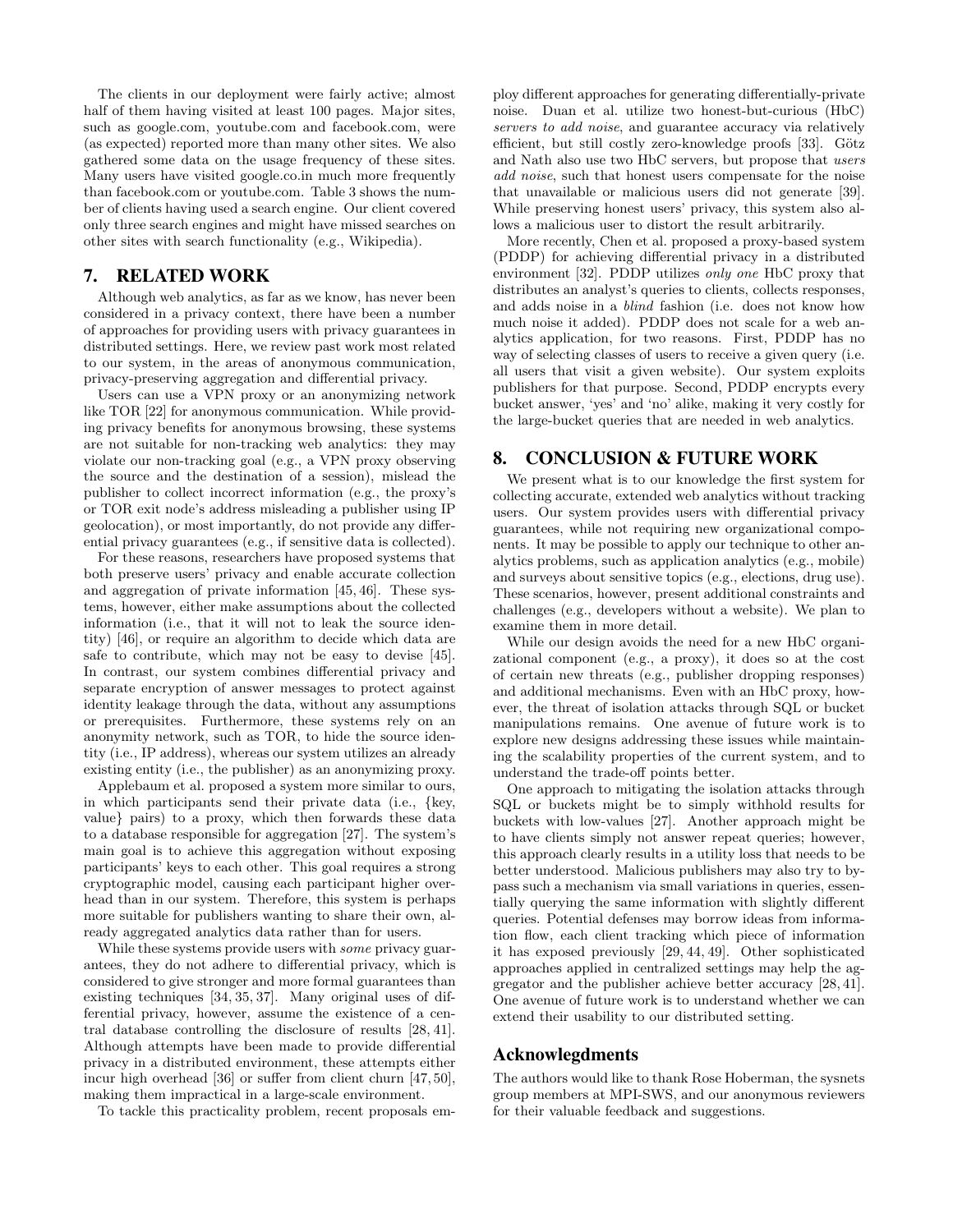## 9. REFERENCES

- [1] Abine. http://www.abine.com/.
- [2] Analytics Technology Web Usage Statistics. http://trends.builtwith.com/analytics. Aug 2, 2012.
- [3] AW Stats Free log file analyzer for advanced statistics (GNU GPL).
- http://awstats.sourceforge.net. [4] BlueKai Consumers.
- http://bluekai.com/consumers\_optout.php. [5] BrightTag ONE-Click Privacy.
- http://www.brighttag.com/privacy/. [6] Doubleclick Ad Planner by Google. https://www. google.com/adplanner/planning/site\_profile# siteDetails?uid=rottentomatoes.com&geo=US. Aug
- 2, 2012.
- [7] EasyPrivacy. http://easylist.adblockplus.org/.
- [8] FatCow Web Hosting. http://www.fatcow.com.
- [9] Ghostery. http://www.ghostery.com/.
- [10] Google Public Policy Blog | Keep your opt-outs. http://googlepublicpolicy.blogspot.com/2011/ 01/keep-your-opt-outs.html.
- [11] Internet Explorer 9 Tracking Protection Lists. http://ie.microsoft.com/testdrive/Browser/ TrackingProtectionLists/faq.html.
- [12] iPage Web Hosting. http://www.ipage.com.
- [13] Lawsuit accuses comScore of extensive privacy violations. http://www.computerworld.com/s/ article/9219444/Lawsuit\_accuses\_comScore\_of\_ extensive\_privacy\_violations.
- [14] Open Web Analytics. http://openwebanalytics.com.
- [15] Piwik Web Analytics. http://piwik.org.

[16] Piwik Web Hosting. http://www.arvixe.com/piwik\_hosting.

- [17] Privacy Lawsuit Targets Net Giants Over 'Zombie' Cookies. http://www.wired.com/threatlevel/2010/ 07/zombie-cookies-lawsuit.
- [18] Quantcast Clearspring Flash Cookie Class Action Settlement. http://www.topclassactions.com/ lawsuit-settlements/lawsuit-news/920.
- [19] Quantcast Opt-Out. http://www.quantcast.com/ how-we-do-it/consumer-choice/opt-out/.
- [20] Safari Adds Do Not Track Features. http: //mashable.com/2011/04/14/safari-do-not-track.
- [21] The Mozilla Blog | Mozilla Firefox 4 Beta, now including "Do Not Track" capabilities. http://blog.mozilla.com/blog/2011/02/08.
- [22] Tor Project. https://www.torproject.org/.
- [23] Traffic and Demographic Statistics by Quantcast. http://www.quantcast.com/rottentomatoes.com? country=US#!demo. Aug 2, 2012.
- [24] Usage Statistics and Market Share of Traffic Analysis Tools. http://w3techs.com/technologies/overview/ traffic\_analysis/all. Aug 2, 2012.
- [25] W3 BlueKai Proposal for Browser Based Do-Not-Track Functionality. http://www.w3.org/ 2011/track-privacy/papers/BlueKai.pdf.
- [26] M. Abe and E. Fujisaki. How to date blind signatures. In Advances in Cryptology – ASIACRYPT '96. 1996.
- [27] B. Applebaum, H. Ringberg, M. J. Freedman, M. Caesar, and J. Rexford. Collaborative, Privacy-preserving Data Aggregation at Scale. In PETS, 2010.
- [28] B. Barak, K. Chaudhuri, C. Dwork, S. Kale, F. McSherry, and K. Talwar. Privacy, accuracy, and consistency too: a holistic solution to contingency table release. In PODS, 2007.
- [29] A. Birgisson, F. McSherry, and M. Abadi. Differential privacy with information flow control. In PLAS, 2011.
- [30] T. Cao, D. Lin, and R. Xue. A Randomized

RSA-based Partially Blind Signature Scheme for Electronic Cash. Computers & Security, 24(1), 2005.

- [31] D. L. Chaum. Blind Signatures for Untraceable Payments. Advances in Cryptology (CRYPTO), 1982.
- [32] R. Chen, A. Reznichenko, P. Francis, and J. Gehrke. Towards Statistical Queries over Distributed Private User Data. In NSDI, 2012.
- [33] Y. Duan, J. Canny, and J. Z. Zhan. P4p: Practical large-scale privacy-preserving distributed computation robust against malicious users. In USENIX Security Symposium, pages 207–222, 2010.
- C. Dwork. Differential Privacy. In *ICALP*, 2006.
- [35] C. Dwork. Differential Privacy: A Survey of Results. In TAMC, pages 1–19, 2008.
- [36] C. Dwork, K. Kenthapadi, F. McSherry, I. Mironov, and M. Naor. Our Data, Ourselves: Privacy Via Distributed Noise Generation. In EUROCRYPT, pages 486–503, 2006.
- [37] C. Dwork, F. McSherry, K. Nissim, and A. Smith. Calibrating Noise to Sensitivity in Private Data Analysis. In TCC, pages 265–284, 2006.
- [38] Z. Eslami and M. Talebi. A New Untraceable Off-line Electronic Cash System. Electronic Commerce Research and Applications,  $10(1):59-66$ , 2011.
- [39] M. Götz and S. Nath. Privacy-Aware Personalization for Mobile Advertising. In Microsoft Research Technical Report MSR-TR-2011-92, 2011.
- [40] S. Guha, B. Cheng, and P. Francis. Privad: Practical Privacy in Online Advertising. In NSDI, 2011.
- [41] M. Hay, V. Rastogi, G. Miklau, and D. Suciu. Boosting the accuracy of differentially private histograms through consistency. Proc. VLDB Endow., 3(1-2), Sept. 2010.
- [42] D. Kifer and B.-R. Lin. Towards an axiomatization of statistical privacy and utility. In PODS, 2010.
- [43] A. Korolova, K. Kenthapadi, N. Mishra, and A. Ntoulas. Releasing search queries and clicks privately. In WWW, pages 171–180, 2009.
- [44] F. D. McSherry. Privacy integrated queries: an extensible platform for privacy-preserving data analysis. In SIGMOD, 2009.
- [45] A. Nandi, A. Aghasaryan, and M. Bouzid. P3: A Privacy Preserving Personalization Middleware for Recommendation-based Services. In HotPETS, 2011.
- [46] K. P. N. Puttaswamy, R. Bhagwan, and V. N. Padmanabhan. Anonygator: Privacy and Integrity Preserving Data Aggregation. In International Conference on Middleware, 2010.
- [47] V. Rastogi and S. Nath. Differentially private aggregation of distributed time-series with transformation and encryption. In SIGMOD Conference, pages 735–746, 2010.
- [48] F. Roesner, T. Kohno, and D. Wetherall. Detecting and Defending Against Third-Party Tracking on the Web. In NSDI, 2012.
- [49] A. Sabelfeld and A. Myers. Language-based information-flow security. Selected Areas in Communications, IEEE Journal on, 21(1), 2003.
- [50] E. Shi, T.-H. H. Chan, E. G. Rieffel, R. Chow, and D. Song. Privacy-Preserving Aggregation of Time-Series Data. In NDSS, 2011.
- [51] V. Toubiana, A. Narayanan, D. Boneh, H. Nissenbaum, and S. Barocas. Adnostic: Privacy preserving targeted advertising. In NDSS, 2010.

## APPENDIX

## A. ANALYSIS OF RESAMPLED NOISE

In this appendix, we prove that the noise added by the publisher still adheres to differential privacy principles. In